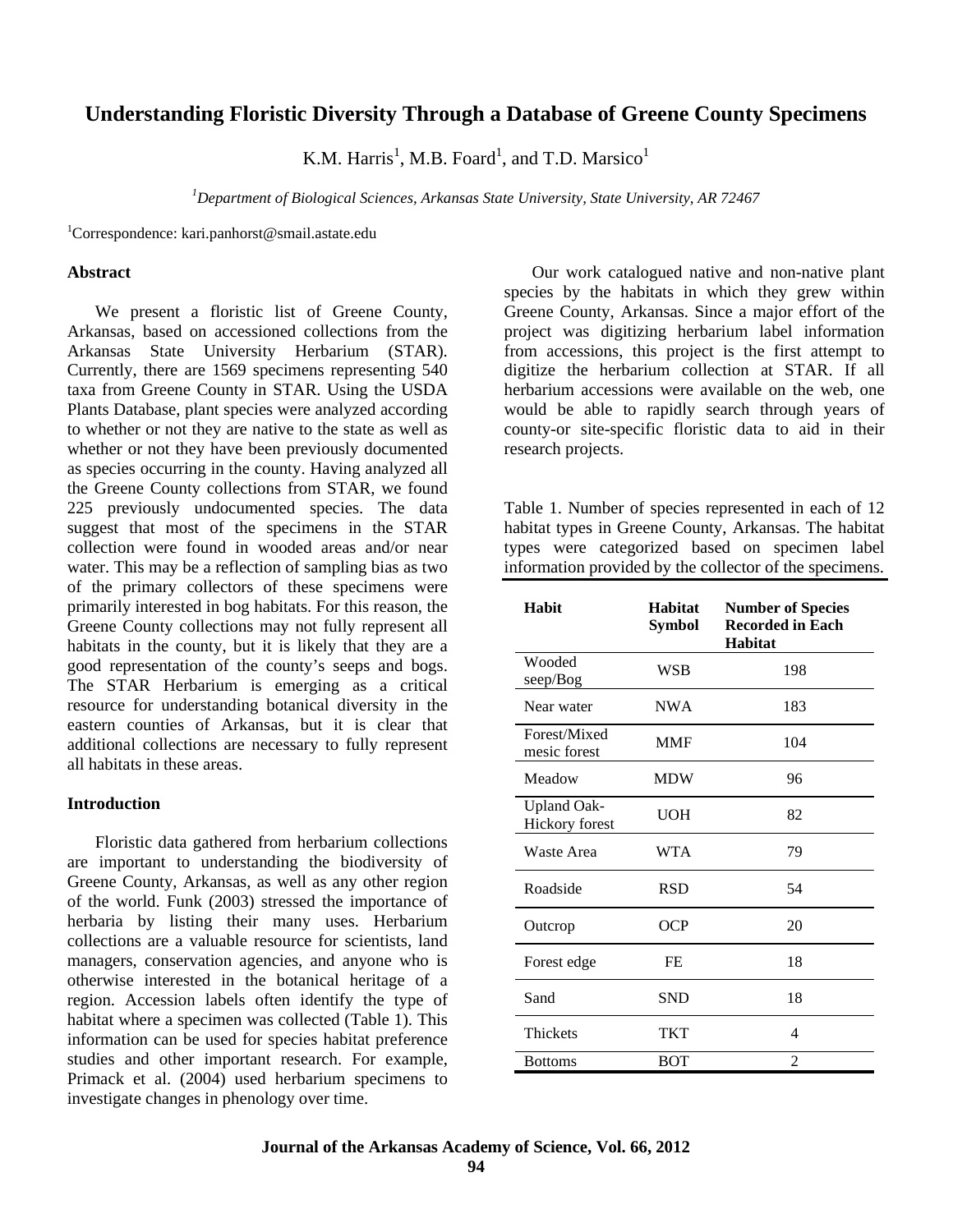Greene County, Arkansas, includes a diversity of habitats in Mississippi Alluvial Plain and Crowley's Ridge eco-regions (Figure 1). This diversity gives the county higher elevation ground covered in forest as well as lower, wetland and agricultural regions. Habitat diversity should translate into floristic diversity (Kohn and Walsh 1994). However, not all regions in the county have been sufficiently collected (Table 1). The human population in Greene County is growing, up 12.7% from 2000, which is above the overall 9.1% change for the state (US Census Bureau 2010). It is likely that the acreage of natural habitats will decline as room is made for this growing population. Having a record of where plant species grow within the county is important for targeting areas that should be preserved to maintain botanical diversity.

Vanderpool (1998) cited 224 species found in bogs in Greene County collected over two years. Although her paper provides information on the bog plants in Greene County, no synthesis exists for collections county-wide. The research presented here lists all collections from Greene County accessioned in STAR by habitat to provide a more complete depiction of known floristic diversity.

# **Methods**

We catalogued Arkansas State University Herbarium accessioned collections by entering specimen label information into a Microsoft Excel spreadsheet. For each collection, the data from the specimen label were entered into 24 fields on the spreadsheet. These data included plant family, species, authority, STAR accession number, collector, collector number, habitat, and directions to collection site. Other information recorded, but not found for every specimen included township, range, section (TRS), habit, Geographical Positioning System (GPS) data, and flower color. A general habitat designation was assigned for each specimen based on the collectors' information provided on the labels. Summary statistics were generated for the botanical diversity of the area. Species were categorized as native or introduced as well as previously documented to occur in the county or not previously documented using the United States Department of Agriculture (USDA) Plants Database (USDA, NRCS 2012). The Greene County information in the Plants Database is, to date, generally based upon the works of Delzie Demaree (1943) and E.B. Smith (1988). Since it has been over twenty years since the most recent of these was published, the information

from this project will greatly improve understanding of plant diversity in the county.

## **Results**

This project resulted in 1569 collections representing 540 taxa. Previously there were 543 species of vascular plants known from Greene County (Smith 1988). A list of documented taxa from the USDA Plants Database showed 225 of these 543 to be species that are not represented in STAR. However, there are 225 taxa represented from Greene County in STAR that are not on the USDA list for Greene County. This means that the total species count from the county should go from 543 taxa to 768 taxa, a 30% increase in known taxa. Most of the 540 taxa from STAR were collected from wooded seeps or bogs, forest or mixed-mesic forest, or near water (Table 1).

From the STAR collection there are three primary collectors of Greene County specimens. Former and current herbarium curators, E. Leon Richards, Staria Vanderpool, and Travis D. Marsico collected 867 out of the total 1569 specimens. Richards collected 418 of these Greene County specimens which represented 289 species, Vanderpool collected 336 specimens representing 137 species and Marsico collected 113 specimens representing 52 species. Altogether, collections were made from 1947 to 2010. For the most part, the primary collectors collected from the same habitats. Richards collected from the most diverse range of habitats, with eight habitats as opposed to two for Vanderpool and three for Marsico (Table 2). The majority of Vanderpool's specimens came from wooded seeps or bogs, Marsico's from mixed-mesic forests, and Richard's from upland oak-hickory forests, areas near water (such as lakesides), and wooded seeps or bogs.

Four hundred sixty-eight species in the STAR collection were native to the United States, and 72 were species that have been introduced to the United States. Of the 225 taxa documented in the USDA database that are not present in STAR, 208 are native and 17 are introduced (12% of species are introduced in Greene County). In addition, the Checklist of the Vascular Plants of Arkansas (Arkansas Vascular Flora Committee 2006) notes that there are 2235 taxa native to the state and 661 introduced (23% of species are introduced at state level). Ninety-three out of 130 families are dicotyledonous flowering plants (dicot), 23 are monocotyledonous flowering plants (monocot), 11 are pteridophytes, and 3 are gymnosperms. According to the Checklist there are 191 plant families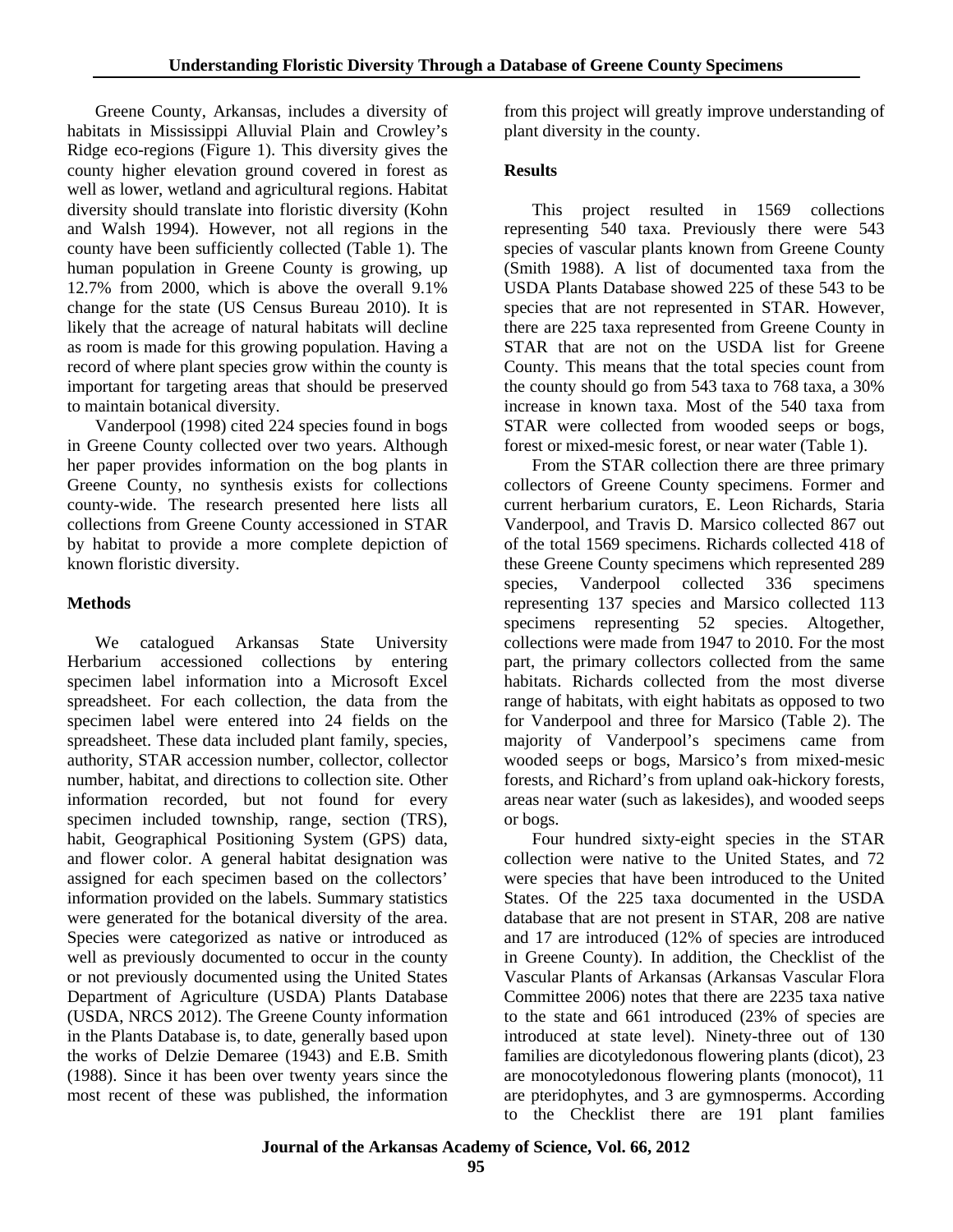represented in the state. Of these families, 134 are dicot, 34 monocot, 19 pteridiophyte, and 2 gymnosperm. There are three taxa with Greene County specimens at STAR that are not documented to occur in Arkansas according to the Plants Database (USDA, NRCS 2012), but they do appear on the Checklist (Arkansas Vascular Flora Committee 2006). These are *Scirpus lineatus*, *Raphanus raphanistrum*, and *Pisum sativum*.

| Table 2: Habitat range data for specimens collected by |  |
|--------------------------------------------------------|--|
| primary collectors.                                    |  |

|                           | Richards | Vanderpool | Marsico |
|---------------------------|----------|------------|---------|
| Total                     | 418      | 336        | 113     |
| Specimens                 |          |            |         |
| <b>FE</b>                 | 15       |            |         |
| <b>MDW</b>                | 35       | 2          |         |
| <b>MMF</b>                | 30       | 1          | 85      |
| <b>NWA</b>                | 134      |            | 5       |
|                           |          |            |         |
| <b>SND</b>                | 2        |            |         |
| <b>UOH</b>                | 28       |            |         |
| <b>WSB</b>                | 105      | 333        | 22      |
| <b>WTA</b>                | 34       |            |         |
| No Habitat<br>Information | 21       |            |         |

# **Discussion**

There are likely many more species in Greene County than are represented in the STAR collections to date. These collections represent samples mainly from wooded seeps, bogs, and areas near lakes or other water sources on Crowley's Ridge, but there are few ridge specimens from meadows and forests, or the open agricultural habitats and/or bottomland hardwoods of the Mississippi Alluvial Plain. Additional collection in underrepresented habitats of Greene County would likely increase the total species count. Still, some of the specimens collected over the years were deposited at other institutions. The fact that we found 225 taxa in STAR that had previously not been documented and published lists stresses the importance of networking collections to make herbarium data more accessible across institutions. New collections are definitely needed, but there is information to be found by looking at what is already

available in accessioned specimens at institutions other than those previously considered when developing county checklists.

Currently 32% of the state's flora is from nonnative origins. Our current representation is that Greene County has about half that level of introduced species. This finding is telling because it is highly likely that Greene County is not home to proportionately fewer introduced taxa. Instead, we propose that based on the high level of agricultural intensity and pockets of urbanization surrounding Paragould, it is likely that the county has a similar rate of non-native species as the rest of Arkansas. Therefore, we suggest that the paucity of collections from disturbed areas have artificially deflated the number of non-native taxa represented in STAR specimens from Greene County.

The bulk of specimens from Greene County were collected by Vanderpool and Richards in two of the county's bogs. Bogs contain unusual and diverse flora and this was likely the reason for their focus. The bogs were located on Crowley's Ridge and most of the specimens were collected on the ridge, which is shown as forest through the middle of the county (Figure 1). The areas on either side of the ridge are primarily agricultural and are under-collected. The border areas of the agricultural fields would be an excellent place to search for specimens that are not yet documented in Greene County.

The funding for university herbaria is being cut in many locations (Gropp 2003). Yet digitization of collections is providing a means of more rapidly sharing data regarding plant distributions. These digitized data can then be used to model shifts in plant distribution under climate change, investigate changes in flowering phenology, and search for biodiversity hotspots.

Additionally, digitization of natural history collections is important for standardization purposes. Nomenclature is often updated, leaving curators of these collections the task of annotating their specimens to keep up with the taxonomic changes. Checklists and other paper books become outdated within short periods of time, highlighting a possible advantage of web-based publications for vascular plant nomenclature.

Three species in the STAR Greene County collections have not been previously documented in Arkansas according to the USDA database. These are *Raphanus raphanistrum*, *Scirpus lineatus*, and *Pisum sativum*. The *Raphanus raphanistrum* specimen (wild radish) was collected by E.L. Richards in 1979 and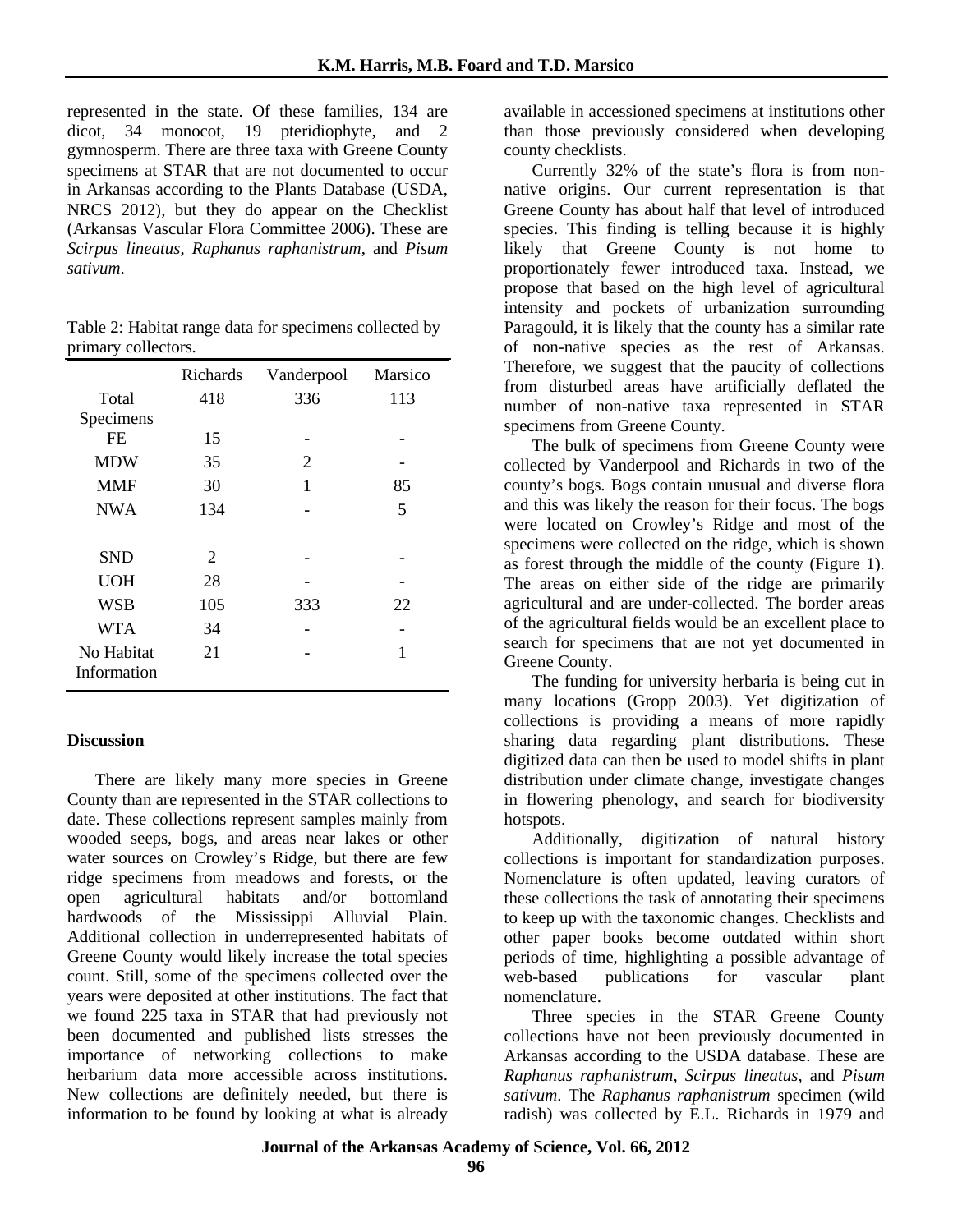

Figure 1. GIS land use map of Greene County, AR created by David Burge March 2012. The dark green area through the middle of the county represents forested Crowley's Ridge. The pink areas represent urbanization. Light green, light blue, and yellow areas are various types of agricultural land uses. Dark blue areas represent water, including large patches of aquaculture east of the Ridge.

annotated by Johnnie Gentry in 2005. The *Scirpus lineatus* specimen was collected in 1976 a "boggy area." The species identification was confirmed later by sedge experts Barney Lipscomb and Philip Hyatt. Although they are now listed in the Checklist (2006), likely based on these specimens, the records were not included in Smith's Key (1994) or the USDA Database, making these species virtually unknown to researchers who are outside the state. *Pisum sativum*, the garden pea, was collected by Garey Williams in 1991 and annotated by Brent Baker in 2008. This species has been growing in gardens in Arkansas for a very long time, and it likely had escaped from a garden, designating this as a waifed species.

This research shows the importance of digitizing herbarium data. By examining the contents of STAR, we have been able to increase the documented reports of species known to occur in Greene County, Arkansas, by 30%. There are many other counties represented in the Arkansas State University herbarium and many other university herbaria much like STAR. If all the specimens in these collections were digitized and more easily shared and linked, it is likely that the known species richness of every county would increase. This more complete understanding of collections is critical if we are to understand plant diversity and distributions.

### **Acknowledgements**

We thank the Arkansas Natural Heritage Commission for funding that resulted in Marsico's 2010 collections in Greene County. Harris was supported by the Arkansas State University Honors College and the Ronald E. McNair Achievement Program. We thank Hannah Blair and David Burge who assisted in the work and Drs. Martin Huss and Bob Bennett who reviewed the manuscript. We also appreciate comments from George Johnson and two anonymous reviewers.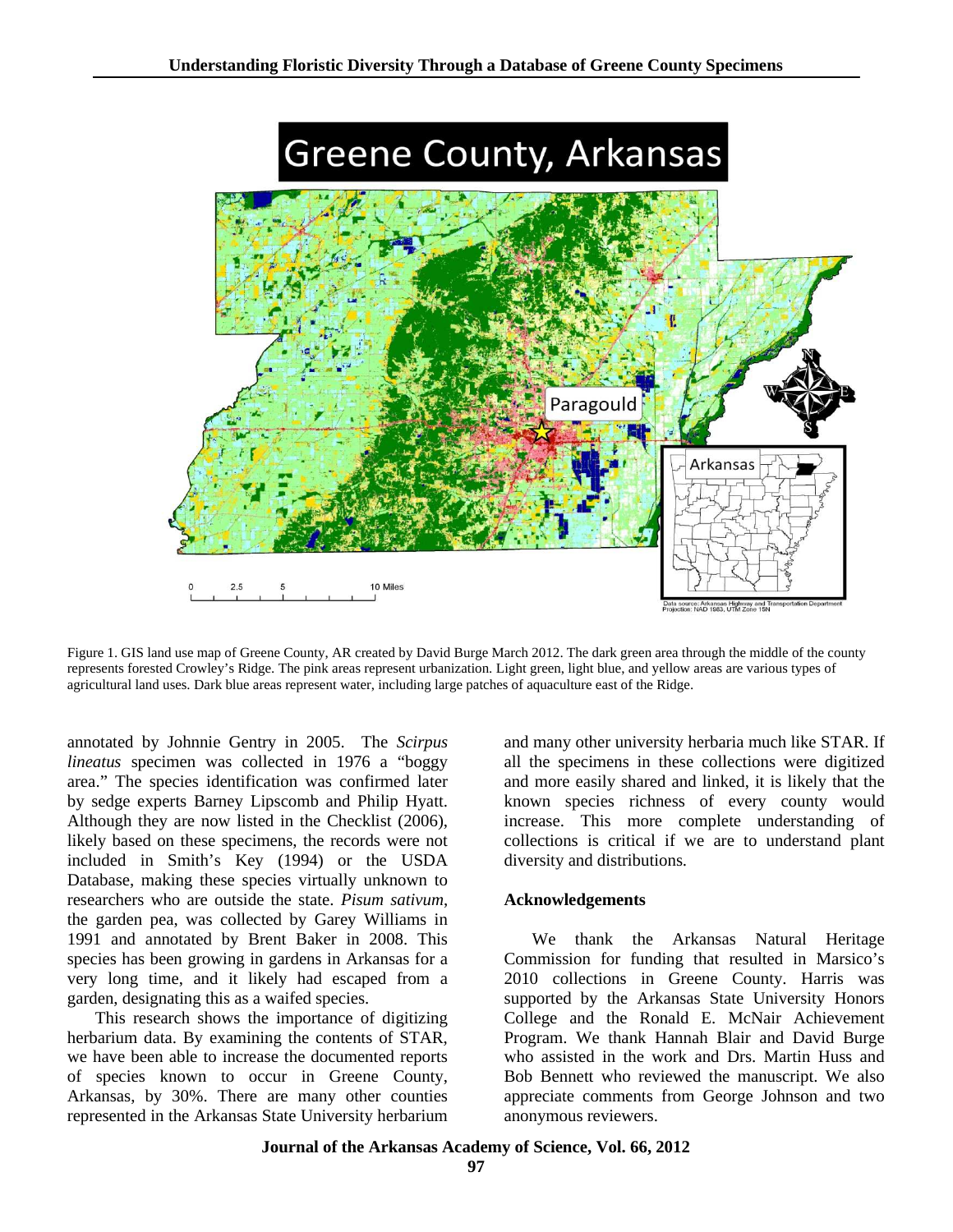### **Annotated checklist**

Greene County taxa represented in the Arkansas State University Herbarium (STAR) are listed below in the annotated list. Taxa are organized first in the broad taxonomic categories of Pteridophytes, Gymnosperms, Angiosperm Dicots, and Angiosperm Monocots. Within these categories, they are arranged alphabetically by family, then by species. Following species name is (in order) authority, subspecies or variety (when applicable), habitats(s) where voucher(s) was/were collected, native status, documented status, and number of specimens representing this species in the collection. Habitats are designated as follows: WSB – Wooded Seep/Bog, MMF – Mixed Mesic Forest, NWA – Near Water, UOH – Upland Oak Hickory Forest, MDW – Meadow, WTA – Waste Area, OCP- Outcrop, SND – Sandy Area, FE – Forests Edge , TKT – Thickets, RSD – Roadside. If a species is native to the United States, it is designated as (N), and if it is introduced it is designated as (I). If a species is documented as a species that occurs in Greene County according to the USDA Plants Database, it is designated as (D), and if it has not been previously documented it is designated as (U). The Plant List (theplantlist.org) was used as the single reference for nomenclature.

### **Pteridophytes**

### **ADIANTACEAE**

*Cheilanthes lanosa* (Michx.) D.C. Eaton; OCP,N,D. 1

### **ASPLENIACEAE**

*Asplenium bradleyi* D.C. Eaton; OCP, N, D. 3 *Asplenium platyneuron* (L.) Britton, Stearns, & Poggenb.; WSB, NWA, UOH, OCP, FE, WTA, N, D. 8

### **BLECHNACEAE**

*Woodwardia areolata* (L.) T. Moore; WSB, N, U. 7 **DENNSTAEDTIACEAE**

*Pteridium aquilinum* (L.) Kuhn in Decken; WSB, WTA, UOH, N, D. 4

### **DRYOPTERIDACEAE**

*Polystichum acrostichoides* (Michx.) Schott; WSB, MMF, N, D. 5

### **EQUISETACEAE**

*Equisetum arvense* L.; NWA, N, U. 2 *Equisetum hyemale* L.; NWA, N, D. 1

### **OPHIOGLOSSACEAE**

*Botrychium virginianium* (L.) Sw.; MMF, N, U. 1 *Botrychium dissectum* Spreng. forma *dissectum*; WSB, N, U. 1 *Botrychium dissectum* Spreng. forma *obliquum* (Muhl.)

Fernald; WSB, N, U. 2 *Ophioglossum vulgatum* L.; WSB, NWA, N, U. 2

#### **OSMUNDACEAE**

*Osmunda cinnemomea* L.; WSB, N, D. 5 *Osmunda regalis* L.; WSB, N, D. 3

# **POLYPODIACEAE**

*Pleopeltis polypodioides* (L.) E.G. Andrews & Windham; UOH, N, D. 1

#### **THELYPTERIDACEAE**

*Phegopteris hexagonoptera* (Michx.) Fee.; WSB, N, D. 2 **WOODSIACEAE**

*Athyrium filix-femina* (L.) Roth.; NWA, WTA, WSB, N, D. 16

*Cystopteris protrusa* (Weath.) Blasdell; NWA, N, U. 1 *Onoclea sensibilis* L.; NWA, WSB, N, D. 4 *Woodsia obtusa* Torr.; OCP, N, D. 2

### **Gymnosperms**

### **CUPRESSACEAE**

*Juniperus virginiana* L.; WTA, WSB, MMF, N, D. 3 **TAXODIACEAE** *Taxodium distichum* (L.) Rich.; WSB, NWA, N, D. 7 **PINACEAE** *Pinus echinata* Mill.; WSB, WTA, UOH, MMF, FE, N, D. 10

*Pinus taeda* L.; MDW, N, U. 1

### **Angiosperm Dicots**

#### **ACANTHACEAE**

*Ruellia pedunculata* Torr. ex A. Gray; WSB, FE, N, D. 2 **ADOXACEAE** *Sambucus canadensis* L.; UOH, WTA, RSD, WSB, N,D. 8 **ALTINGIACEAE** *Liquidambar styraciflua* L.; MMF, N, D. 11 **AMARANTHACEAE** *Chenopodium album* L.; MDW, N, U. 1 **ANACARDIACEAE** *Schmaltzia copallinum* (L.) Small; MMF, N, D. 1 *Toxicodendron copallinum* (Engl.) Kuntze var. *latifolia*; WTA, MDW, N, D. 3 *Toxicodendron radicans*(L.) Kuntze var. *radicans*; RSD, N, D. 1 **ANNONACEAE** *Asimina triloba* (L.) Dunal; UOH, NWA, WSB, MMF, N, D. 7 **APIACEAE** *Chaerophyllum dasycarpum* (Hook ex S. Watson) Nutt.; MDW, N, U. 1 *Cicuta maculata* L.; RSD, NWA, N, D. 2 *Conium maculatum* L.; WTA, I, U. 2 *Cryptotaenia canadensis* (L.) DC.; WSB, N, D. 1 *Daucus carota* L.; MDW, WTA, MMF, I, D. 4 *Erigenia bulbosa* (Michx.) Nutt.; MMF, N, U. 1 *Eryngium prostratum* Nutt. ex DC.; MDW, NWA, N, D. 2 *Eryngium yuccifolium* Michx.; RSD, N, D. 1 *Ptilimnium nuttallii* (DC.) Britton; WTA, MDW, N, D. 2 *Sanicula marilandica* (L.)Torr. var. *canadensis*; WSB,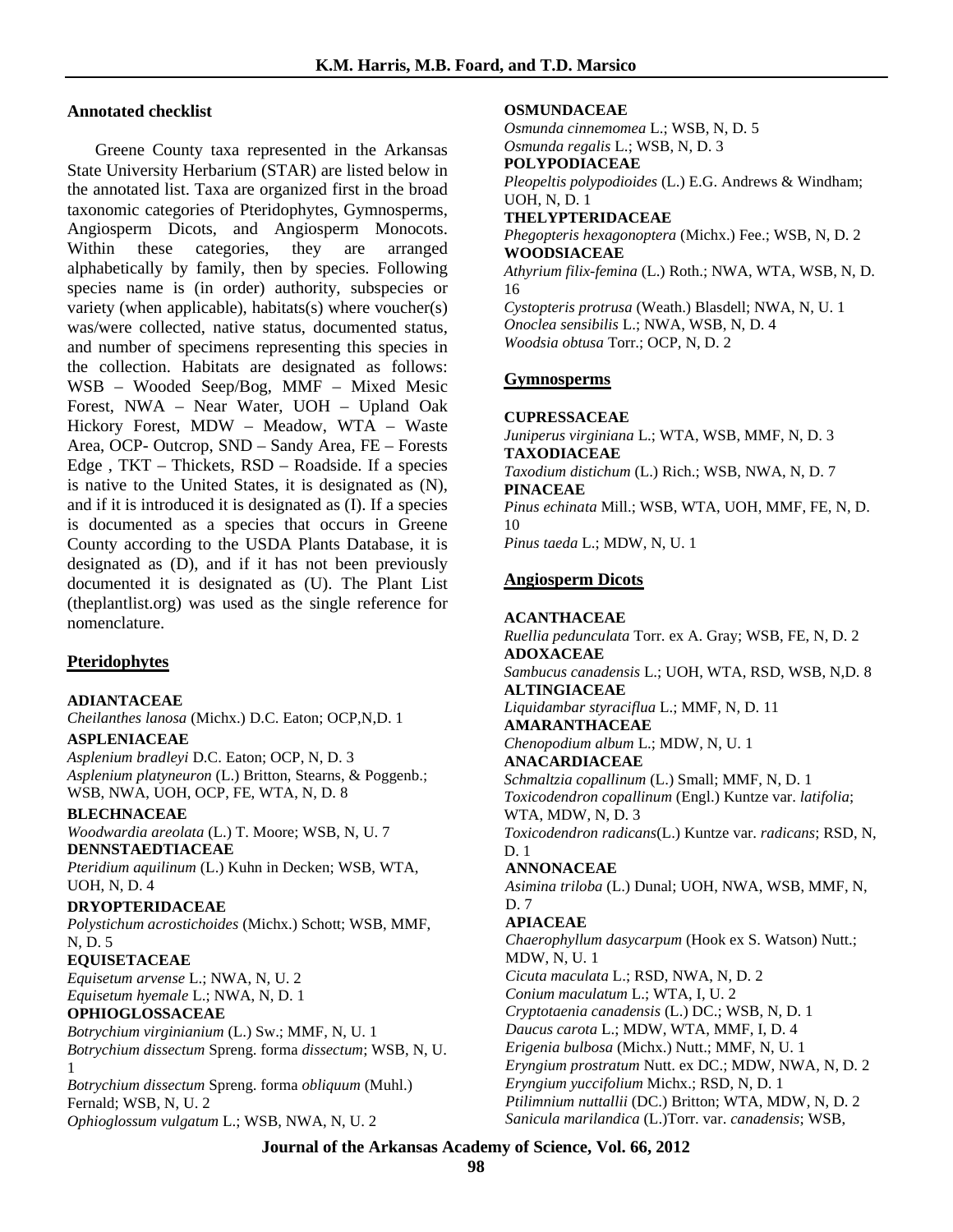MMF, N, D. 3 *Thaspium trifoliatum* (L.) Gray; MMF, NWA, WSB, N, D. 5 *Tiedemannia rigida* (I.) C.&R.; WSB, N, U. 4 **APOCYNACEAE** *Amsonia tabernaemontana* Walter var. *salicifolia* (Pursh) Woodson; RSD, N, U. 1 *Apocynum cannabinum* L.; WTA, N, U. 1 *Asclepias purpurascens* L.; NWA, N, U. 1 *Asclepias tuberosa* L.; NWA, WTA, RSD, N, D. 7 *Asclepias variegata* L.; WSB, N, D. 1 *Asclepias verticillata* L.; N, U. 1 *Ampelamus laevis* (Michx.) Krings; WSB, N, U. 1 **AQUIFOLIACEAE** *Ilex decidua* Walter; WAB, NWA, UOH, MMF, N, D. 11 *Ilex opaca* Aiton; RSD, N, D. 1 **ARALIACEAE** *Aralia spinosa* L.; UOH, MMF, WSB, N, D. 3 *Hydrocotyle ranunculoides* L.f.; NWA, N, U. 1 *Panax quinquefolius* L.; NWA, MMF, N, U. 2 **ARISTOLOCHIACEAE** *Aristolochia serpentaria* L.; MMF, N, U. 1 *Asarum canadense* L.; MMF, N, U. 1 **ASTERACEAE** *Achillea millefolium* L.; MDW, RSD, N, D. 2 *Antennaria plantaginifolia* (L.) Richardson; MMF, UOH, RSD, FE, OCP, N, D. 5 *Anthemis cotula* L.; NWA, N, D. 1 *Bidens bipinnata* L.; OCP, N, D. 1 *Bidens discoidea* (Torr & A. Gray) Britton; UOH, N, D. 1 *Boltonia asteroides* (L.) L'Her. var. *recognita* Cronquist; WTA, I, U. 1 *Bradburia pilosa* (Nutt.) Semple; MDW, N, U. 3 *Brickellia eupatorioides* (L.) Shinners var. *eupatorioides*; MDW, WSB, N, U. 3 *Centaurea cyanus* L.; WTA, I, U. 1 *Cirsium discolor* (Muhl. ex Willd.) Spreng.; MMF, N, U. 1 *Conoclinium coelestinum* (L.) DC.; WSB, N, U. 1 *Coreopsis tinctoria* Nutt.; MDW, WTA, NWA, N, D. 5 *Coreopsis tripteris* L.; WSB, WTA, MDW, N, U.3 *Crepis pulchra* L.; RSD, I, U. 1 *Elephantopus carolinianus* Raeusch; WSB, N, D. 2 *Erechtites hieracifolia* (L.) Raf.; UOH,NWA, N , D. 2 *Erigeron annuus* (L.) Pers.; NWA, N, D. 1 *Erigeron philadelphicus* L.; MDW, WTA, N, D. 4 *Erigeron pulchellus* Michx.; UOH, N, D. 1 *Erigeron strigosus* Muhl. ex Willd.; WTA, UOH, N, D. 3 *Eupatorium album* L.; WTA, N, U. 1 *Eupatorium hyssopifolium* var*. hyssopifolium* L.; NWA, N, U. 1 *Eupatorium perfoliatum* L.; WSB, NWA, MDW, N, U. 7 *Eupatorium serotinum* Michx.; NWA, N, U. 1 *Eutrochium fistulosum* (Barratt) E.E. Lamont; WSB, NWA, N, U. 8 *Fleischmannia incarnata* (Walter) R.M. King and H. Rob; NWA, N, U. 1 *Gamochaeta purpurea* (L.) Cabrera; MMF, RSD, N, D. 2

*Helenium amarum* (Raf. ) H. Rock; NWA, MDW, WTA, UOH, WSB, N, D. 7 *Helianthus annuus* L.; WTA, N, D. 2 *Helianthus atrorubens* L.; WSB, N, U. 2 *Helianthus hirsutus* Raf.; NWA, N, U. 1 *Helianthus maximiliani* Schrad.; WTA, N, U. 1 *Helianthus simulans* E. Watson; WSB, N, U. 1 *Hieracium gronovii* Willd. Ex L.; NWA, OCP, N, D. 3 *Krigia biflora* (Walter) S. F. Blake; WSB, WTA, N, U. 5 *Krigia cespitosa* (Raf.) K.L. Chambers; WTA, SND, N,D.3 *Krigia dandelion* (L.) Nutt.; RSD, NWA, N, D. 2 *Lactuca canadensis* L.; FE, MDW, N, D. 2 *Lactuca serriola* L.; WTA, I, D. 2 *Leucanthemum vulgare* (Vaill.) Lam.; MDW, N, D. 1 *Liatris aspera* Michx.; OCP, FE, N, D. 2 *Liatris squarrulosa* Michx.; NWA, N, U. 1 *Matricaria chamomilla* L.; MDW, I, U. 1 *Mikania scandens* (L.) Willd.; WSB, N, D. 4 *Packera obovata* (Muhl. ex Willd) W.A. Weber and A. Love; WTA, N, U. 1 *Packera tomentosa* (Michx.) C. Jeffery; NWA, N, U. 1 *Pappobolus microphyllus* Kunth var. *microphyllus*; WSB, N, D. 1 *Parthenium integrifolium* L.; MMF, N, U. 1 *Pluchea foetida* (L.) DC.; NWA,N,U.1 *Pseudognaphalium obtusifolium* (L.) Hilliard and B.L. Burtt; WSB, N, U. 1 *Pyrrhopappus carolinianus* (Walter) DC.; WTA, N, D. 1 *Rudbeckia hirta* L.; WTA, MDW, WSB, MMF, N, D. 8 *Silphium integrifolium* Michx. var. *integrifolium*; WSB, N, U. 1 *Solidago caesia* L.; FE, WSB, N, U. 2 *Solidago juncea* Aiton; WTA, N, U. 1 *Solidago nemoralis* Aiton; WSB, UOH, N,U. 7 *Solidago petiolaris* Aiton; UOH, N, U. 11 *Solidago ulmifolia* Muhl. ex Willd.; UOH, N, D. 2 *Symphyotrichum lateriflorum* (L.) A. Love & D. Love. var. *lateriflorum*; NWA, N, D. 1 *Symphyotrichum patens* (Aiton) G.L. Neson. var. *gracile* (Hook) G.L. Nesom*;* UOH, N, U. 1 *Symphyotrichum patens* (Aiton) G.L. Neson. var. *patentissimum* (Lindl. ex DC.) G. L. Nesom; WSB, N, U. 2 *Symphyotrichum patens* (Aiton) G.L. Neson. var. *patens*; UOH, N, U. 1 *Symphyotrichum pilosum* (Willd.) G.L. Neson. var. *pilosum*; WTA, MDW, N, D. 2 *Taraxacum officinale* Webb; WTA, MDW, N, D. 3 *Vernonia baldwinii* Torr.; WTA, N, D. 1 *Vernonia missurica* Raf.; NWA, MDW, WSB, N, D. 5 *Verbesina helianthoides* Michx.; TKT, N, D. 1 **BALSAMINACEAE** *Impatiens capensis* Meerb.; WSB, NWA, MMF, N, D. 7 **BERBERIDACEAE** *Podophyllum peltatum* L.; WSB, MMF, UOH, WTA, OCP, NWA, N, D. 17 **BETULACEAE** *Alnus serrulata* (Aiton) Willd.; WSB, NWA, N, D. 7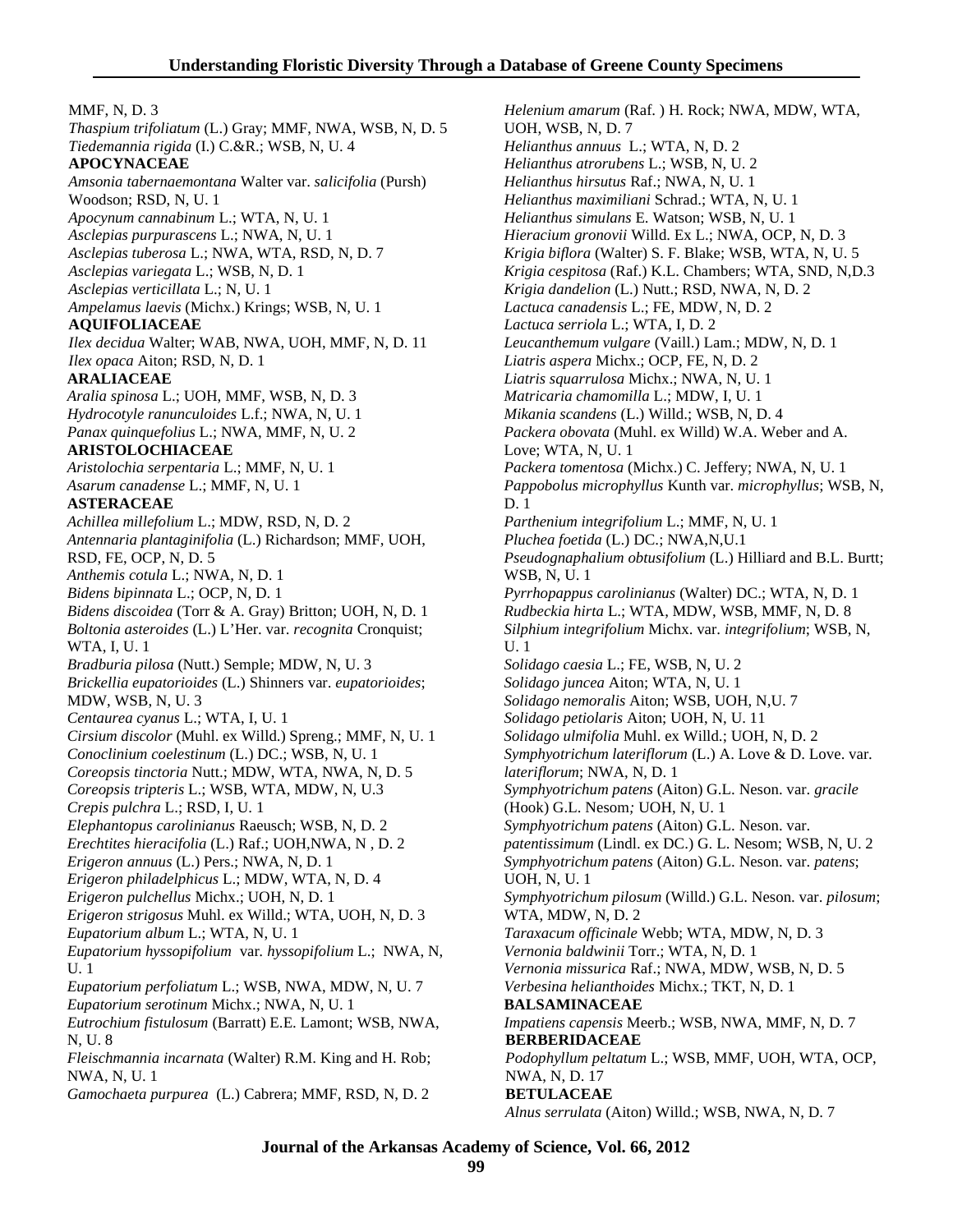*Betula nigra* L.; WSB, NWA, WTA, N, D. 9 *Carpinus caroliniana* Walter; WSB, MMF, WTA N, D. 8 *Corylus americana* Walter; WSB, N, D. 5 **BIGNONIACEAE** *Campsis radicans* (L.) Seem; WTA, N, D. 2 *Catalpa speciosa* (Warder ex Barney) Warder Ex Engelm; NWA, N, U. 1 **BORAGINACEAE** *Buglossoides arvensis* (L.) I.M. Johnston; WSB, WTA,I,D.2 *Cynoglossum virginianum* L.; NWA, RSD, UOH, N, D. 4 *Mertensia pulmonarioides* Roth; MMF, N, U. 2 *Myosotis verna* Nutt.; MDW, MMF, N, D. 3 **BRASSICACEAE** *Arabidopsis thaliana* (L.) Heynh.; WSB, RSD, I, D. 2 *Boechera laevigata* (Muhl. ex. Willd.) Al-Shehbaz; MMF, N, U. 2 *Barbarea vulgaris* R. Br.; NWA, I, U. 1 *Brassica rapa* L.; MDW, I, U. 1 *Cardamine bulbosa* (Schreb. ex Muhl.) Britton, Sterns, & Poggnb.; WSB, NWA, N, D. 2 *Cardamine hirsuta* L.; MMF, I, D. 1 *Cardamine parviflora* L. var. *arenicola* (Britton) O.E. Schulz; WSB, N, U. 1 *Cardamine pensylvanica* Muhl. ex Willd.; NWA, N,D.2 *Lepidium densiflorum* Schrad.; MDW, N, U. 2 *Lepidium virginicum* L. var. *virginicum*; WSB, SND, N, D. 3 *Raphanus raphanistrum* L.; I, U. 1 *Rorippa sessiliflora* (Nutt.) Hitchc.; WSB, N, U. 1 *Sisymbrium officinale* (L.) Scop.; MDW, I, U. 1 **CABOMBACEAE** *Brasenia schreberi* J.F.Gmel.; NWA,N,U. 1 **CACTACEAE** *Opuntia humifusa (*Raf.) Raf.; RSD, OCP, N, D. 3 *Opuntia macrorhiza* Engelm.; OCP, N, U. 1 **CAMPANULACEAE** *Lobelia cardinalis* L.; WSB, NWA, N,U. 2 *Lobelia inflata* L.; SheND, WSB, N, D. 2 *Lobelia puberula* Michx.; WSB, NWA, N, U. 5 *Lobelia siphilitica* L.; NWA, N, U. 1 *Lobelia spicata* Lam.; MMF, WTA, UOH, N, D. 8 *Triodanis perfoliata* (L.) Nieuwl; WSB, SND, MDW, N,D.4 **CANNABACEAE** *Cannabis sativa* L.; WTA, I, U. 1 **CAPRIFOLIACEAE** *Lonicera japonica* Thunb.; WTA, RSD, I, D. 3 *Lonicera sempervirens* L.; WTA, N, D. 1 *Symphoricarpos orbiculatus* Moench.; UOH, N, D. 1 **CARYOPHYLLACEAE** *Agrostemma githago* L.; RSD, NWA, I, U. 2 *Arenaria serpyllifolia* L.; FE, I, U. 1 *Cerastium glomeratum* Thuill.; WTA, NWA, I, D. 2 *Dianthus armeria* L.; RSD, UOH, MDW, SND,I,D.6 *Paronychia fastigiata* (Raf.) Fernald; OCP, N,D.1 *Saponaria officinalis* L.; WTA, I, D. 1 *Silene stellata* (L.) W.T. Aiton; WSB, SND, N, D. 7 *Stellaria media* (L.) Vill.; MDW, MMF, I, D. 2

**CELASTRACEAE** *Euonymus americanus* L.; MMF, WSB, N, U. 3 **CISTACEAE** *Lechea tenuifolia* Michx.; MDW, WSB, N, D. 4 **CLEOMACEAE** *Cleome houtteana* Schltdl.; WTA, RSD I, U. 2 **CLUSIACEAE** *Hypericum densiflorum var. lobocarpum* (Gatt.) Svenson; NWA, WSB, N, D.6 **CONVOLVULACEAE** *Cuscuta compacta* Juss; WSB, OCP, N, U. 7 *Cuscuta cuspidata* Engelm.; N, U. 1 *Cuscuta pentagona* Engelm.; N,D. 1 *Ipomoea lacunosa* L.; N, D. 1 *Ipomoea pandurata* (L.) G.F.W.Mey; NWA, WTA, N, D. 3 **CORNACEAE** *Cornus florida* L.; MMF, UOH, WSB, OCP, N, D. 18 *Cornus foemina* Mill.; WSB, N, D. 9 *Nyssa aquatica* L.; NWA, WSB, UOH,N,D.9 *Nyssa sylvatica* Marshall; WSB, UOH, MMF, N, D. 10 **CUCURBITACEAE** *Cucurbita pepo* L.; WTA, N, U.1 **CYRILLACEAE** *Cyrilla racemiflora* L.; WSB, N, U. 1 **EBENACEAE** *Diospyros virginiana* L.; WSB, MMF, UOH, NWA, N, D. 7 **ERICACEAE** *Batodendron arboreum* Nutt.; UOH, N, D. 1 *Cyanococcus pallidus* (Aiton) Small; UOH, MMF, N, D. 2 *Monotropa uniflora* L.; WSB, N, U. 1 *Polycodium stamineum* (L.) Greene; MMF, N, D. 3 **EUPHORBIACEAE** *Croton capitatus* Michx.; MDW, N, D. 2 *Croton monanthogynus* Michx.; MDW, N, U. 1 *Euphorbia corollata* L.; WSB, NWA, UOH, N, D.5 *Euphorbia maculata* (L.) Small; N, U. 1 **FABACEAE** *Apios americana* Medik.; WSB, N, D. 5 *Baptisia bracteata* Elliott var. *leucophaea* (Nutt.) Kartesz & Gandhi; FE, N, U. 1 *Chamaecrista fasiculata* (Michx.) Greene*;* MDW, NWA, WTA, N, D. 4 *Cercis canadensis* L.; MMF, NWA, WTA, N, D. 4 *Clitoria mariana* L.; MMF, UOH, WSB, N, D. 6 *Dalea purpurea* Vent.; OCP, N, U. 1 *Desmodium ciliare* (Willd.) DC.; MMF, N, D. 1 *Desmodium laevigatum* (Nutt.) DC.; NWA, N, D.1 *Desmodium nudiflorum* (L.) DC.; WSB, N, D.2 *Desmodium rigidum* (Elliott) DC.; WSB, N, D. 1 *Desmodium rotundifolium* (Michx.)DC.; NWA, WSB, UOH, N , D. 3 *Galactia regularis* (L.) Britton & al.; NWA, I, D. 2 *Kummerowia striata* (Thunb.) Schindl.; UOH, I, U. 1 *Lathyrus hirsutus* L.; MDW, WTA, I, U. 3 *Lathyrus latifolius* L.; UOH, RSD, I, D. 2 *Lathyrus pusillus* Elliott; NWA, N, D. 1 *Lespedeza repens* (L.) W.P.C. Barton; RSD, N, D. 1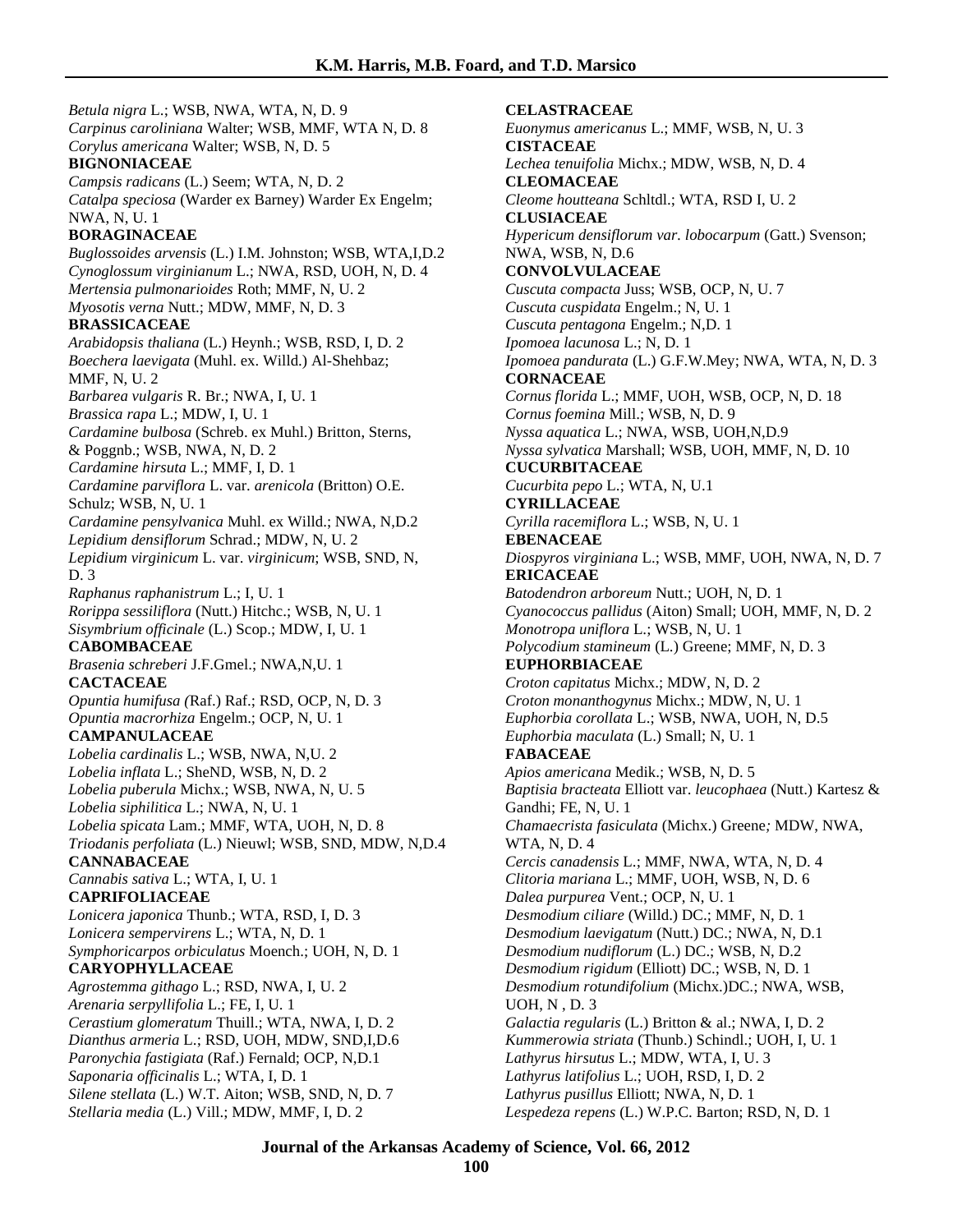*Lespedeza virginica* (L.) Britton; N, D. 1 *Melilotus albus* Medik.; I, U. 1 *Orbexilum pendunculatum* (Mill.) Rydb. var. *gracile* (Torr. & A. Gray) J.W. Grimes; RSD, NWA, N, D. 2 *Pisum sativum* L.; WTA, N, U. 1 *Pueraria montana* (Lour.) Merr. var. *lobata* (Willd.) Sanjappa & Preedeep; RSD, WSB, WTA, NWA, I, D. 6 *Robinia pseudoacaia* L.; MDW, UOH, N, D. 3 *Strophostyles helvula* (L.) Elliott; WTA, N, D. 1 *Stylosanthes biflora* (L.) Britton & al.; MDW, WSB, N, D. 2 *Tephrosia virginiana* (L.) Pers.; MMF, OCP, N,D.3 *Trifolium campestre* Schreb.; MDW, I, D. 1 *Trifolium dubium* Sibth.; MDW, I, D. 2 *Trifolium incarnatum* L.; RSD, WTA, I, D. 7 *Trifolium pratense* L.; RSD, OCP, MDW, WTA, I, D. 7 *Trifolium repens* L.; MDW, I, U. 1 *Vicia sativa* L.; SND, I, D. 2 *Vicia villosa* Roth.; WTA, I, D. 2 *Wisteria frutescens* (L.) Poir.; NWA, N, D.1 **FAGACEAE** *Fagus grandifolia* Ehrh.; WSB, UOH, NWA, N,D.8 *Quercus alba* L.; WSB, UOH, N, D. 5 *Quercus coccinea* Munchh.; NWA, N, U. 1 *Quercus falcata* Michx.; UOH, WSB, RSD, N, D.5 *Quercus lyrata* Walter; MMF, UOH, N, D. 5 *Quercus macrocarpa* Michx.; MMF, UOH, N, D.2 *Quercus marilandica* (L.) Munchh.; MMF, UOH, WSB, N, D. 3 *Quercus michauxii* Nutt.; UOH, WSB, N, D. 4 *Quercus muehlenbergii* Engelm.; NWA, N, D.1 *Quercus phellos* L.; UOH, WSB, NWA, N, D. 4 *Quercus stellata* Wangeth.; UOH, N, D. 1 *Quercus velutina* Lam.; UOH, NWA, N, D. 4 **GENTIACEAE** *Bartonia paniculata* (Michx.) Muhl.; WSB, NWA, N, U. 5 *Sabatia angularis* (L.) Pursh.; MMF, N, D.1 **GERANIACEAE** *Geranium carolinianum* L.; FE, N, D. 3 *Geranium maculatum* L.; SND, N, D. 1 **HALORAGACEAE** *Myriophyllum aquaticum* (Vell.) Verdc.; NWA, I, D. 5 **HYDRANGEACEAE** *Hydrangea arborescens* L.; WSB, N, U. 2 **HYPERICACEAE** *Hypericum hypericoides* (L.) Crantz; UOH, N, D. 5 *Hypericum mutilum* L.; WSB, N, U. 4 *Hypericum punctatum* Lam.; WSB, SND, MMF, MDW, NWA, N, D. 8 *Triadenum walteri* (J.F. Gmel.) Gleason; WSB, N, U. 2 **JUGLANDACEAE** *Carya alba* (L.) Nutt. ex Elliott; UOH, N, D. 2 *Carya aquatica* (F. Michx.) Nutt. ex Elliott; NWA, N, D. 1 *Carya cordiformis* (Wangenh.) K. Koch; UOH, N, D. 1 *Carya glabra* (Mill.) Sweet; WSB, N, D. 2 *Carya illinoinensis* (Wangenh.) K. Koch; WSB, N, D.1

*Carya texana* Buckley; UOH, MMF, N, D.2 *Juglans nigra* L.; NWA, N, D. 1 **LAMIACEAE** *Cunila origanoides* (L.)Britton; WSB, UOH, N, D.7 *Hedeoma hispida* Pursh; RSD, N, U. 1 *Lamium amplexicaule* L.; RSD, I, D. 2 *Lamium purpureum* L. var. *purpureum*; MDW, I, D. 2 *Lycopus rubellus* Moench.; NWA, N, D. 1 *Monarda fistulosa* L. var. *fistulosa*. NWA, MMF, N, D. 2 *Perilla frutescens* (L.) Britton; NWA, I, D. 2 *Prunella vulgaris* L. subsp. *vulgaris*; WSB, N, D. 1 *Prunella vulgaris* L. subsp. *lanceolata* (W.P.C. Barton) Piper & Beattie; WSB, NWA, N, D. 3 *Pycnanthemum albescens* Torr. & A. Gray; MDW, WSB, MMF, WTA, N, D. 7 *Pycnanthemum tenuifolium* Schrad.; RSD, MMF, MDW, WSB, UOH, OCP. 11 *Salvia lyrata* L.; NWA, RSD, MDW, MMF, N, D. 6 *Scutellaria lateriflora* L.; WSB, NWA, N, D. 4 *Teucrium canadense* L.; WTA, NWA, N, D. 3 *Trichostema brachiatum* L.; N, U. 1 *Trichostema dichotomum* L.; WTA, WSB, N, U.2 **LAURACEAE** *Lindera benzoin* (L.) Blume; WSB, FE, N, D. 17 *Sassafras albidum* (Nutt.) Nees.; MMF, WSB, UOH, NWA, SND, RSD, N, D. 11 **LENTIBULARIACEAE** *Utricularia gibba* L.; NWA, N, D. 2 **LINACEAE** *Linum striatum* Walter var. *medium* (Planch.) B. Boivin; WSB, RSD, WTA, UOH, N, D. 11 **LOGANIACEAE** *Spigelia marilandica* (L.) L.; MMF, N, U. 1 **LYTHRACEAE** *Ammannia coccinea* Rottb.; NWA, N, U. 2 *Cuphea viscosissima* Jacq.; MMF, N, U. 1 **MAGNOLIACEAE** *Liriodendron tulipifera* L.; WSB, NWA, UOH, MDW, N, D. 6 **MALVACEAE** *Hibiscus moscheutos* L.; WTA, N, U. 1 *Sida spinosa* L.; WTA, N, D. 1 **MELASTOMATACEAE** *Rhexia virginica* L.; WSB, MDW, NWA, N, D.8 **MELIACEAE** *Melia azedarach* L.; MMF, I, D. 1 **MENISPERMACEAE** *Calycocarpum lyonii* (Pursh) Nutt. ex A. Gray; WSB, N, U. 1 **MOLLUGINACEAE** *Mollugo verticillata* L.; UOH, N, U. 4 **MONTIACEAE** *Claytonia virginica* L.; MDW, NWA, MMF, WSB, N, D. 10 **MORACEAE** *Broussonetia papyrifera* (L.) L'Her. ex Vent.; NWA, I, D. 1 *Morus alba* L.; NWA, UOH, I, U. 2 *Morus rubra* L.; UOH, SND, WSB, MMF, N, D. 5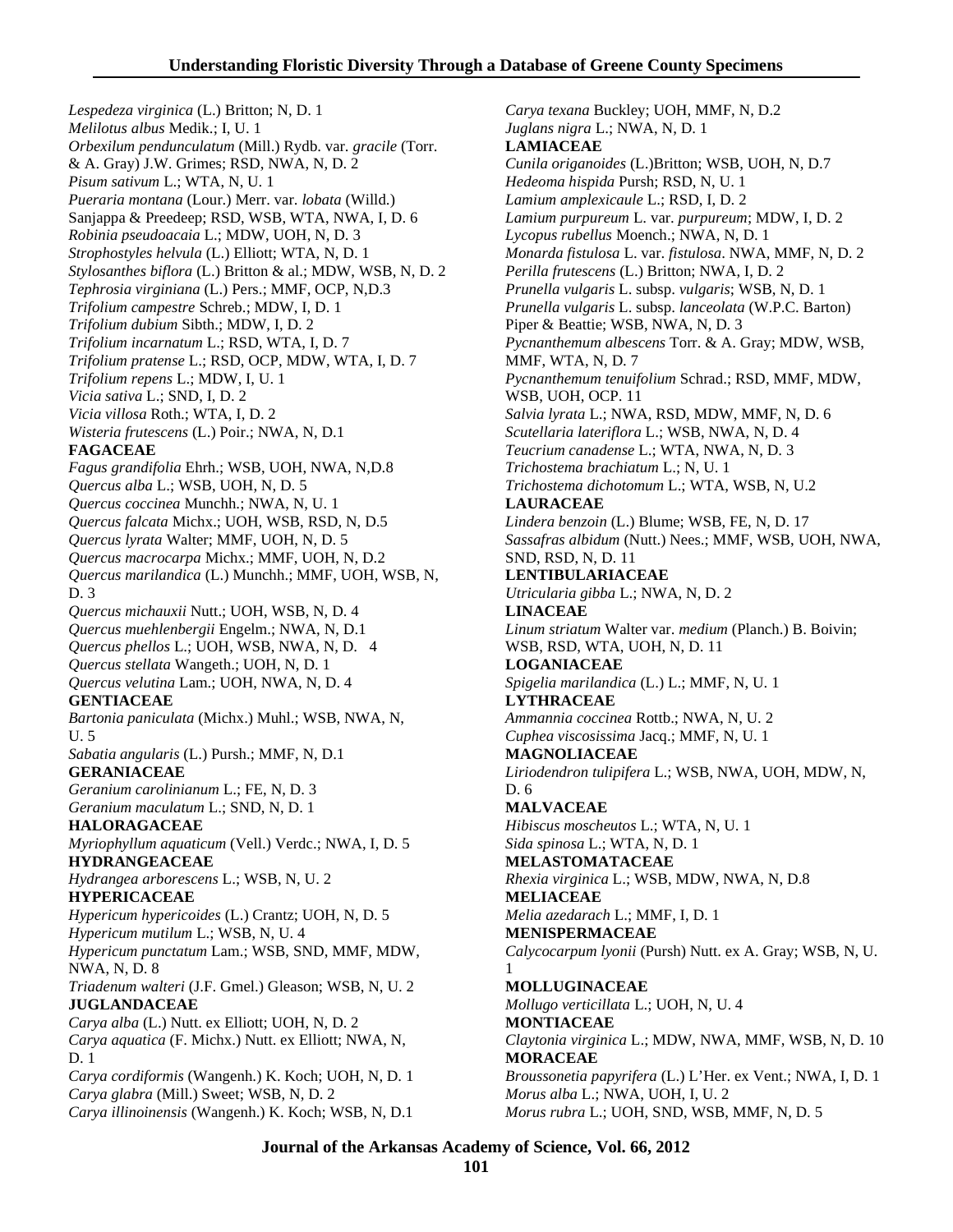**NELUMBONACEAE** *Nelumbo lutea* Pers.; NWA, N, D. 5 **NYMPHAEACEAE** *Nuphar advena* R. Br.; NWA, N, D. 1 *Nymphaea odorata* Aiton. subsp. *odorata*; NWA, N, D. 5 **OLEACEAE** *Forestiera acuminata* (Michx.) Poir.; NWA, N, D. 1 *Fraxinus americana* L.; NWA, WSB,N,D. 6 *Fraxinus pennsylvanica* Marshall; NWA, MMF, N, D. 2 *Fraxinus profunda* (Bush) Bush; WSB, N, U. 1 *Ligustrum sinense* Lour.; SND, I, U. 1 **ONAGRACEAE** *Ludwigia alternifolia* L.; NWA, WSB, N, D. 4 *Ludwigia decurrens* Walter; NWA, N, D. 2 *Ludwigia palustris* (L.) Elliott; NWA, N, D. 2 *Ludwigia peploides* (Kunth) P.H. Raven subsp. *glabrescens* (Kuntze) Shinners; NWA, N, U. 1 *Oenothera biennis*L.;NWA,WSB,N,U.3 *Oenothera laciniata* Hill; MDW, UOH, N, D. 4 *Oenothera speciosa* Nutt.; WTA, N, D. 2 *Peniophyllum linifolium* (Nutt.) Pennell; SND, N, D. 2 **OROBANCHACEAE** *Agalinis tenuifolia* (Vahl) Raf.; NWA, WTA, N, U. 3 *Epifagus virginianus* (L.) Barton; NWA, N, D. 1 *Pedicularis canadensis* L.; WSB, MMF, N, D. 5 **OXALIDACEAE** *Oxalis debilis* Kunth var. *corymbosa* (DC.) Lourteig; SND, MMF, WTA, RSD, N, D. 5 *Oxalis stricta* L.; NWA, FE, MMF, UOH, N, D. 8 **PAPAVERACEAE** *Dicentra cucullaria* (L.) Bernh.; MMF, NWA, N, U. 3 *Sanguinaria canadensis* L.; MMF, N, U. 2 **PASSIFLORACEAE** *Passiflora edulis* Sims; NWA, MMF, WTA, RSD, MDW, N, D. 5 **PAULOWNIACEAE** *Paulownia tomentosa* Steud.; WTA, I, U. 1 **PENTHORACEAE** *Penthorum sedoides* L.; WSB, NWA, N, U. 5 **PHYTOLACCACEAE** *Phytolacca americana* L.; WSB, WTA, N, D. 2 **PLANTAGINACEAE** *Bacopa rotundifolia* (Michx) Wettst.; NWA, UOH, I, D. 5 *Callitriche heterophylla* Pursh. var. *heterophylla*; NWA, N, D. 1 *Chaenorhinum minus* (L.) Lange; UOH, NWA, WTA, I, D.5 *Chelone glabra* L.; WSB, N, D. 6 *Gratiola neglecta* Torr.; NWA, N, D. 1 *Gratiola virginiana* L.; WSB, N, D. 3 *Nuttallanthus canadensis* (L.) D.A. Sutton; WTA, MDW, FE, WSB. 5 *Plantago lanceolata* L.; UOH, I, D. 1 *Plantago patagonica* var. *aristata* (Michx.) A. Gray.; MDW, N, D. 4 *Veronica serpyllifolia* L.; MDW, I, U. 1 **PLATANACEAE** *Platanus occidentalis* L.; UOH, WTA, N, D. 4

### **POLEMONIACEAE**

*Phlox divaricata* L. subsp. *laphamii* (Alph. Wood) Wherry; WSB, NWA, N, D. 3 *Phlox pilosa* L. subsp. *ozarkana* (Wherry) Wherry; MDW, N, U. 1 *Phlox pilosa* L. var. *virens* (Michx.) Wherry; RSD, NWA, MMF, UOH, N, U. 9 *Polemonium reptans* L.; NWA, N, U. 1 **POLYGALACEAE** *Polygala sanguinea* L.; WSB, MMF, N,D. 2 *Polygala verticillata* L.; WSB, N, U. 1 **POLYGONACEAE** *Persicaria hydropiperoides* (Michx.) Small; WSB, WTA, N, D. 6 *Persicaria lapathifolia* (L.) Delarbre; NWA, N, U. 2 *Persicaria pensylvanica* (L.) M. Gomez; RSD, WSB, N, D. 3 *Persicaria punctata* (Elliott) Small; NWA, N, U. 1 *Persicaria sagittata* (L.) H. Gross; NWA, WSB, N, D. 6 *Polygonum aviculare.* L. subsp. *aviculare*. MDW, I,D.1 *Rumex acetosella* L.; WSB, SND, OCP, MDW, I, D. 5 *Rumex altissimus* Alph. Wood; N, D. 1 **PRIMULACEAE** *Lysimachia radicans* Hook; WSB, N, D. 1 *Nummularia lanceolata* (Walter) Kuntz; WSB, N, U. 2 *Nummularia quadriflora* (Sims) Farw.; N, U. 2 **RANUNCULACEAE** *Anemonella thalictroides* (L.) Spach.; WTA, RSD, NWA, MMF, N,U.4 *Delphinium tricorne* Michx.; NWA, N, U. 1 *Enemion biternatum* (Torr. & A. Gray) Raf.; WSB, N, U. 1 *Hydrastis canadensis* L.; WSB, N, U. 3 *Ranunculus abortivus* L.; MDW, RSD, N, D. 3 *Ranunculus bulbosus* L.; MDW, RSD, UOH, I, U. 5 *Ranunculus fascicularis* Muhl. ex Bigelow; WSB, N, D. 1 *Ranunculus harveyi* (A. Gray) Britton; NWA, N, U. 1 *Ranunculus repens* L. var*. hispidus* (Michx.) Chapm.; MDW, N, U. 1 *Ranunculus micranthus* Nutt.; MDW, N, U. 1 *Ranunculus pusillus* Poir in Lam. et al.; WSB, NWA, N, D.2 *Ranunculus sardous* Crantz; MDW, WTA, RSD, I, U. 4 **RHAMNACEAE** *Ceanothus americanus* L.; FE, N, D. 1 *Frangula caroliniana* (Walter) A. Gray; FE, N, D. 1 **ROSACEAE** *Agrimonia parviflora* Aiton; WSB, N, D. 1 *Amelanchier arborea* (F. Michx.) Fernald; UOH, N, D. 1 *Callionia simplex* (Michx.) Greene; MMF, WTA, MDW, UOH, NWA, WSB, N, D. 12 *Crataegus marshallii* Eggl.; NWA, WSB, UOH, N, D. 4 *Eupatorium rostellatum* Nieuwl.; WSB, N, D. 1 *Padus virginiana* (L.) M. Roem.; MMF, N, U. 1 *Prunus angustifolia* Marshall; WTA, N, D. 1 *Prunus hortulana* L.H. Bailey; MMF, N, U. 1 *Prunus serotina* Ehrh.; UOH, MMF, NWA, WSB, N, D. 8 *Rosa carolina* L.; WTA, N, D. 1 *Rosa palustris* Marshall; WSB, N, D. 1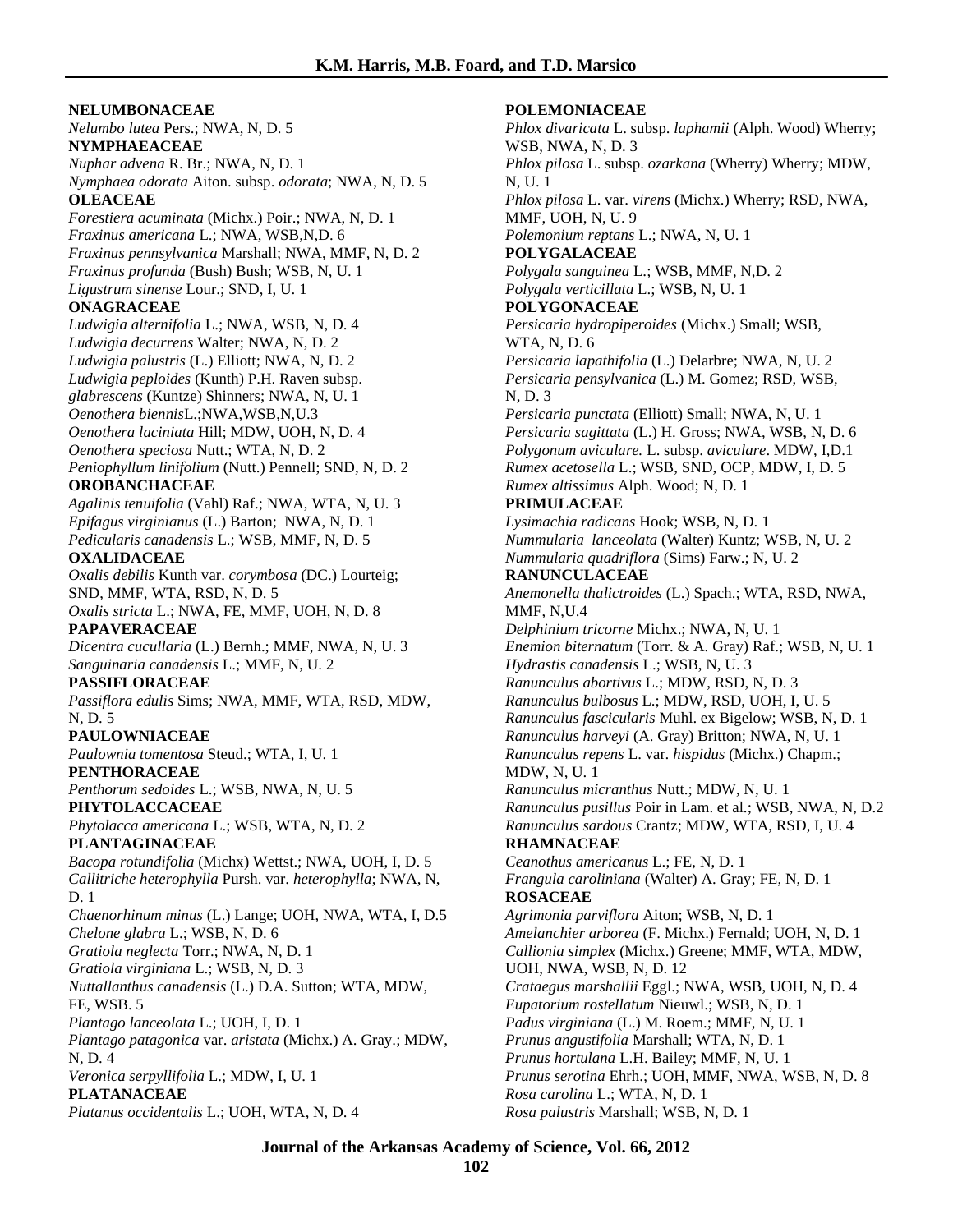*Rubus argutus* Link; MMF, WSB, N, U. 2 *Spiraea prunifolia* Siebold & Zucc.; UOH, I, U. 1 *Spiraea tomentosa* L.; WSB, N, D. 4 **RUBIACEAE** *Cephalanthus occidentalis* L.; WSB, NWA, MMF, N, D. 5 *Cruciata pedemontana* (Bellardi) Ehrend.; RSD,I,U.1 *Diodella teres* (Walter) Small; MMF, MDW, WSB, N, U. 5 *Diodia virginiana* L.; WSB, MDW, N, D. 2 *Galium aparine* L.; MMF, MDW, N, D. 3 *Galium obtusum* Bigelow; WSB, N, U. 3 *Galium tinctorium* L.; NWA, N, U. 1 *Houstonia pusilla* Schoepf; WTA, NWA, N, D. 3 *Houstonia longifolia* Gaertn.; NWA, WTA, MMF, N, D. 3 *Mitchella repens* L.; NWA,WSB,N,D. 6 **SALICACEAE** *Populus alba* L.; UOH, I, D. 1 *Salix nigra* Marshall; WSB, NWA, N, D. 5 **SAPINDACEAE** *Acer rubrum* L.; MMF, WSB, NWA, BOT, UOH, N, D. 22 *Acer saccharum* var. *saccharum* Marshall; MMF, N, U. 2 *Aesculus glabra* Willd.; EOW, N, U. 1 *Aesculus pavia* L.; MMF, WTA, NWA, UOH, FE, N, D. 14 **SAURURACEAE** *Saururus cernuus* L.; WSB, NWA, N, D. 12 **SAXIFRAGACEAE** *Saxifraga palmeri* Bush; UOH, N, U. 1 **SCROPHULARIACEAE** *Mimulus alatus* Aiton; NWA, WSB, N, D. 3 *Penstemon tenuis* Small; NWA, N, U. 1 *Verbascum thapsus.* L.; FE, I, D. 1 *Veronica peregrina* L.; NWA, N, D. 2 **SIMAROUBACEAE** *Ailanthus altissima* (Mill.) Swingle; NWA, I, U. 1 *Leitneria floridana* Chapm.; WSB, N, D. 1 **SOLANACEAE** *Datura stramonium* L.; MDW, I, U. 2 *Physalis virginiana* Mill.; UOH, N, U. 1 *Solanum carolinense* L.; MDW, UOH, WTA, RSD, N, U. 9 *Solanum elaeagnifolium* Cav.; MDW, RSD, N, U. 2 **SPHENOCLEACEAE** *Sphenoclea zeylanicum* Scop.; MMF, NWA, I, D. 2 **TAMARICACEAE** *Tamarix ramosissima*Ledeb.;RSD,I,U.1 **ULMACEAE** *Planera aquatica* J.F. Gmel.; WSB, N, D. 1 *Ulmus alata* Michx.; MDW, NWA, UOH, N, D. 6 *Ulmus americana* L.; SND, N, D. 1 *Ulmus pumila* L.; MDW, I, U. 1 *Ulmus rubra* Muhl.; MMF, UOH, N, D. 2 **URTIACEAE** *Boehmeria cylindrica* (L.) Sw.; NWA, WSB, N, D. 10 *Laportea canadensis* (L.) Wedd.; WSB, N, U. 1

**VALERIANACEAE** *Valerianella radiata* (L.) Dufr.; WTA, SND, N, D. 3 **VERBENACEAE** *Phyla lanceolata* (Michx.) Greene; N, D. 1 *Verbena bracteata* Cav. ex Lag. & Rodr.; SND, N, D. 1 *Verbena simplex* Lehm.; MDW, N, U. 1 *Verbena stricta* Vent.; RSD, N, D. 3 *Verbena urticifolia* L.; MDW, N, D. 2 **VIOLACEAE** *Crocion pubescens* Nieuwl.; MMF, N, U. 1 *Lophion striatum* (Aiton) Nieuwl. & Kaczm.; NWA, N, U. 3 *Viola bicolor* Pursh; MDW, MMF, N, D. 4 *Viola palmata* L.; UOH, WSB, MMF, N, U. 6 *Viola pedata* L.; NWA, MMF, RSD, MDW, N, D. 6 *Viola sororia* Willd.; MDW, NWA, WSB, N, D. 9 **VITACEAE** *Ampelopsis cordata* Michx.; NWA, N, U. 1 *Cissus palmata* Poir.; NWA, N, U. 1 *Parthenocissus quinquefolia* (L.) Planch; WSB, N, D. 2 *Vitis aestivalis* Michx.; WSB, N, D. 1 *Vitis cinerea* (Engelm.) Engelm. ex Millardet; UOH, NWA, WSB,N,U.3 *Vitis rotundifolia* Michx.; UOH, WSB, N, U. 3 **Angiosperm Monocots ACORACEAE** *Acorus calamus* L; WSB, N, U. 2 **ALISMATACEAE** *Alisma subcordatum* Raf.; WSB, N, D. 2 *Sagittaria graminea* Michx.; NWA, N, U. 1 **AMARYLLIDACEAE** *Allium ampeloprasum* L.; NWA, WSB, I, U. 2 *Allium canadense* L.; MDW, MMF, N, U. 2 *Hymenocallis occidentalis* (Leconte) Kunth. var. *occidentalis*; WSB, N, U. 1 *Narcissus poeticus* L.; MMF, I, U. 1 **ARACEAE** *Arisaema dracontium* (L.) Schott; WSB, MMF, N, D. 3 *Arisaema triphyllum* (L.) Schott; WSB, N, U. 1 *Spirodela polyrrhiza* (L.) Scheild.; NWA, N, D.1 **ASPARAGACEAE** *Maianthemum racemosum* (L.) Link.; MMF, NWA, N, D. 5

*Polygonatum biflorum* (Walter) Elliott; WSB, MMF, N, D. 2 *Uvularia sessilifolia* L.; WSB, N, U. 2 **COMMELINACEAE**

*Commelina communis* L.; MDW, I, U. 2 *Commelina virginica* L.; NWA, WSB, N, D. 5 *Tradescantia ohiensis* Raf.; RSD, N, U. 1 **CYPERACEAE** *Carex bromoides* Willd.; WSB, N, U. 1 *Carex crinita* Lam.; WSB, N, U. 3 *Carex festucacea* Schkuhr ex Willd.; NWA, N, U.1 *Carex hirsutella* Mackenzie; WSB, N, U. 1 *Carex lurida* Wahlenberg; NWA, WSB, N, D. 3 *Carex oxylepis* Torr. & Hook; N, U. 2 *Carex stricta* Lam; WSB,N,U. 3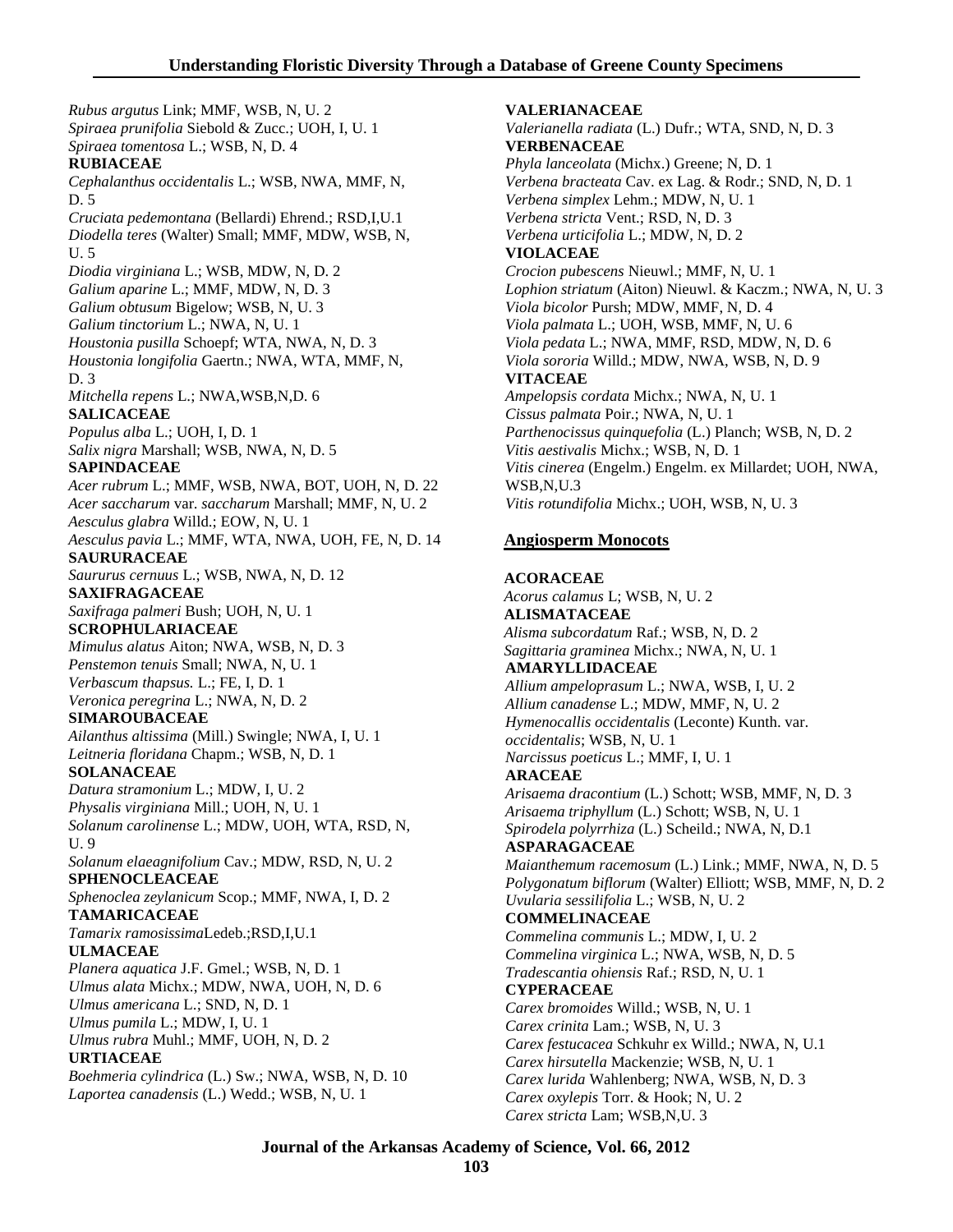*Carex swanii* (Fernald) Mack.; WSB, N, D. 2 *Carex vulpinoidea* Michx.;NWA,N, D.2 *Cyperus echinatus* (L.) Alph. Wood; MDW, NWA, RSD, MMF, N, D. 5 *Cyperus esculentus* L.; MMF, I, U. 1 *Cyperus odoratus* L.; NWA, N, U. 1 *Cyperus strigosus* L.; NWA, N, D. 1 *Dulichium arundinaceum* (L.) Britton; WSB, N, D.4 *Eleocharis acicularis* (L.) Roem.&Schult.; NWA, N, D. 1 *Fimbristylis autumnalis* (L.) Roem.&Schult.; NWA, N, D. 2 *Fuirena simplex* Vahl; NWA, N, U. 3 *Isolepis carinata* Hook.&Arn. ex Torr.; NWA, N, U. 1 *Kyllinga pumila* Michx.; NWA, N, U. 1 *Scirpus cyperinus* (L.) Kunth.; NWA, N, D. 1 *Scirpus lineatus* Michx.; NWA, N, U. 1 **DIOSCOREACEAE** *Dioscorea villosa* L.; WSB, N, D. 2 **HYACINTHACEAE** *Muscari neglectum* Guss. ex Ten.; I, U. 1 **HYDROCHARITACEAE** *Egeria densa* Planch.; NWA, I, U. 1 **IRIDACEAE** *Iris domestica* (L.) Goldblatt and Mabb. FE, I, D. 1 *Iris x germanica* L.; MMF, WTA, I, U. 2 *Iris virginica* L.; WTA, WSB, NWA, N, U. 5 *Sisyrinchium angustifolium* Mill.; WSB, MMF, N, U. 2 *Sisyrinchium atlanticum* E.P. Bicknell; WTA, N, U. 1 *Sisyrinchium campestre* E.P. Bicknell; WTA, MDW, N, U.2 *Sisyrinchium langloisii* Greene; WTA, MDW, N, U. 2 **JUNCACEAE** *Juncus acuminatus* Michx.; NWA, N, U. 1 *Juncus brachycarpus* Engelm.; MDW, N, U. 1 *Juncus effusus* L.; NWA, N, D. 1 *Juncus validus* Coville; WSB, NWA, N, U. 2 *Luzula bulbosa* (Alph. Wood) Smyth & L.C. Smyth; MMF, N, U. 2 *Luzula echinata* (Small) F.J.Herm; WTA, WSB, MMF, N, U. 5 **LILIACEAE** *Lilium superbum* L.; MMF, NWA, RSD, N, U. 3 **MARANTACEAE** *Thalia dealbata* Fraser; NWA, N, D. 1 **MELANTHIACEAE** *Trillium recurvatum* L.C. Beck; WSB, MDW, NWA, N, D. 8 **ORCHIDACEAE**

*Isotria verticillata* (Muhl. ex Willd.)Raf.; NWA,WSB,N,U.4 *Liparis liliifolia* (L.) Rich. ex Lindl.; MMF, N, D. 1 *Malaxis unifolia* Michx.; WSB, N, U. 1 *Platanthera ciliaris* (L.) Lindl.; NWA, N, D. 1 *Platanthera clavellata* (Michx.) Leur.; WSB, NWA, N, D. 8 *Spiranthes cernua* (L.) Rich.; WSB, MMF, N, U. 3 *Spiranthes tuberosa* Raf.; UOH, FE, N, U. 5 *Spiranthes vernalis* Engelm. & A. Gray; MDW, N, U. 1 *Tipularia discolor* (Pursh) Nutt.; WSB, N, U. 2

#### **POACEAE**

*Agrostis perennans* (Walter) Tuck.; NWA, WSB, N, U. 2 *Alopecurus carolinianus* Walter; WSB, N, U. 1 *Andropogon virginicus* L.; NWA, N, D. 2 *Aristida dichotoma* Michx.; MDW, N, D. 2 *Aristida lanosa* Muhl.; MDW, N, U. 1 *Aristida oligantha* Michx.; MDW, N, D. 2 *Arundinaria gigantea* (Walter) Muhl.; N, D. 1 *Brachiaria platyphylla* (Munro Ex C. Wright) Nash.; WSB, N, U. 2 *Chasmanthium laxum* (L.) H.O. Yates; WSB, N, D. 2 *Cinna arundinacea* L.; WSB, N, U. 1 *Cynodon dactylon* (L.) Pers.; MDW, I, D. 1 *Dichanthelium acuminatum* (Sw.) Gould & C.A. Clark; MDW, N, D. 1 *Digitaria ischaemum* (Schreb.) Muhl.; NWA, I, D. 2 *Eleusine indica* (L.) Gaertn.; NWA, I, D. 1 *Eragrostis intermedia* Hitchc.; NWA, MDW, N, D. 3 *Eragrostis pilosa*(L.)P.Beauv.;MDW,N,U. 1 *Eragrostis spectabilis* (Pursh) Steud.; TKT, N, D. 1 *Hordeum pusillum* Nutt.; MDW, N, U. 1 *Leersia oryzoides* (L.) Sw.; NWA, N, D. 2 *Panicum anceps* Michx.; TKT, N, D. 1 *Panicum boscii* Poir.; RSD, N, D. 1 *Panicum dichotomiflorum* Michx.; NWA, N, D. 1 *Panicum dichotomum* L.; NWA, N, D. 1 *Panicum polyanthes* Schult.; UOH, N, D.1 *Panicum scoparium* Lam.; FE, N, U. 1 *Poa autumnalis* Muhl. ex Elliott.; MMF, N, U. 1 *Poa chapmaniana* Scribn.; MDW, N, U. 1 *Saccharum giganteum* (Walter) Pers.; NWA, WSB, N, D. 3 *Setaria parviflora* (Poir.) M. Kerguelen; MDW, N, U. 1 *Sorghum halepense* (L.) Pers.; WTA, RSD, I, D. 2 *Sphenopholis obtusata* (Michx.) Scribn.; NWA, N, U. 1 *Steinchisma hians* (Elliott) Nash; MDW, N, D.1 **POTAMOGETONACEAE** *Potamogeton diversifolius* Raf.; NWA, N, D. 6 **SMILACACEAE** *Smilax bona-nox* L.; MDW, N, D. 2 *Smilax glauca* Walter; WSB, MMF, N, D. 3 *Smilax rotundifolia* L.; WSB, MMF, N, D. 8 **TYPHACEAE** *Sparganium americanum* Nutt.;WSB, N, U. 2. *Typha latifolia* L.; NWA, N, D. 2

### **XYRIDACEAE**

*Xyris jupicai* Rich.; WSB, N, D